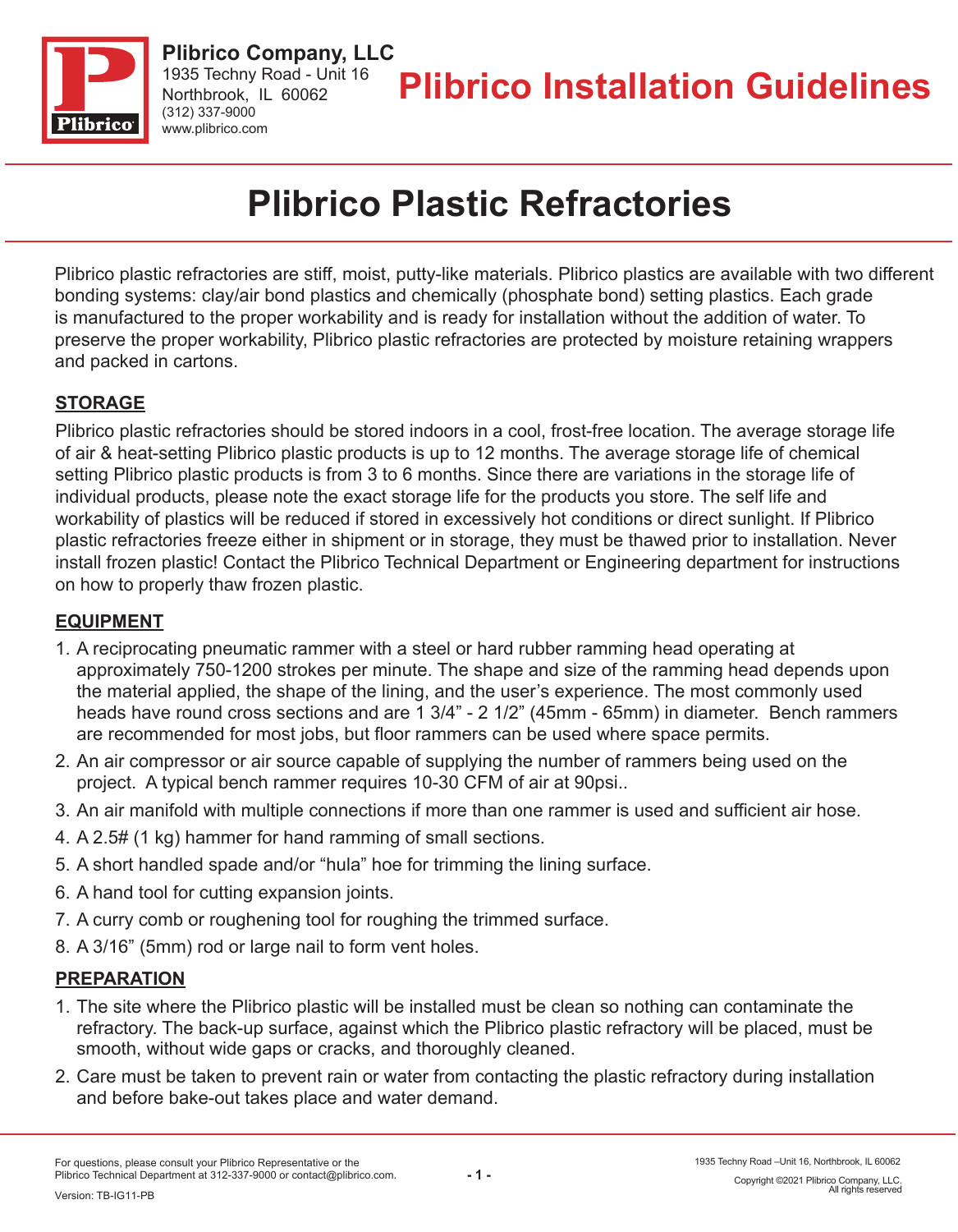

- 3. Care must also be taken to insure that the plastic does not freeze in the unfired state after installation.
- 4. While Plibrico plastic refractories can usually be installed without forms, the use of forms and/or false anchoring is necessary in some cases. Forms are necessary for arches, suspended roofs, and walls which slope inward. The forms must be braced and made of strong material to prevent movement, bending, or vibration when the material is installed. False anchoring is necessary when installing chemical setting Plibrico plastics overhead. Contact the Plibrico Engineering department for specific information on forming and false anchoring methods.
- 5. Refractory anchors—either ceramic or metallic, are generally required to hold and secure the lining to the outer wall or steel structure and make it possible to remove or repair one section with-out affecting the stability of adjacent sections. Anchors are not to be used in molten metal contact situations. A wide range of Plibrico anchors and supports are available for various lining configurations and for different temperature and process conditions. Plibrico does not recommend the use of round rod type metallic anchors, such as V-anchors with plastic refractory. The type and quality of anchors and supports as well as their position are given on the approved Plibrico construction drawing. If no drawing is available, contract the Plibrico Engineering Department and ask for further advice before proceeding. Anchor hooks and support brackets must be securely fastened by an appropriate method to the outer surface or steel structure prior to installation of the refractory lining.

*CAUTION: When forms are used, ceramic anchors in their fully extended position should be 1/4" - 1/2" (6-12mm) away*  from the inside face of the form to allow for trimming. In no case, should the plastic refractory protrude past or on top of *the ceramic tile anchor after trimming.*

# **RAMMING PROCEDURE**

Open the carton and the moisture proof packaging at all 4 corners of the cube (with the pre-cut slices in a vertical position). Separate the individual slices with a trowel or spade.

# **WALLS**

- 1. Lay a row of either complete or cut Plibrico slabs in place against the back-up wall, plate, or insulation, and along the length of the wall or section to be lined. Never place more than one layer, or a 2½" (65mm) thickness, at a time.
- 2. With the pneumatic or hand ramming tool, ram the first layer of material thoroughly into a solid, monolithic mass. This ramming must be done uniformly and thoroughly. All ramming should be done by moving in a direction perpendicular to the length of the work. When thoroughly done, the plastic should be compacted to approximately one half the original un-rammed thickness. Voids should not be present, and the slices should be molded into a monolithic mass.
- 3. After ramming the first layer, roughen the rammed surface. This will insure maximum adherence between layers. This practice is of great importance in metal contact applications.
- 4. Place the next layer directly on top of the rammed and roughened surface. On this layer and all

All rights reser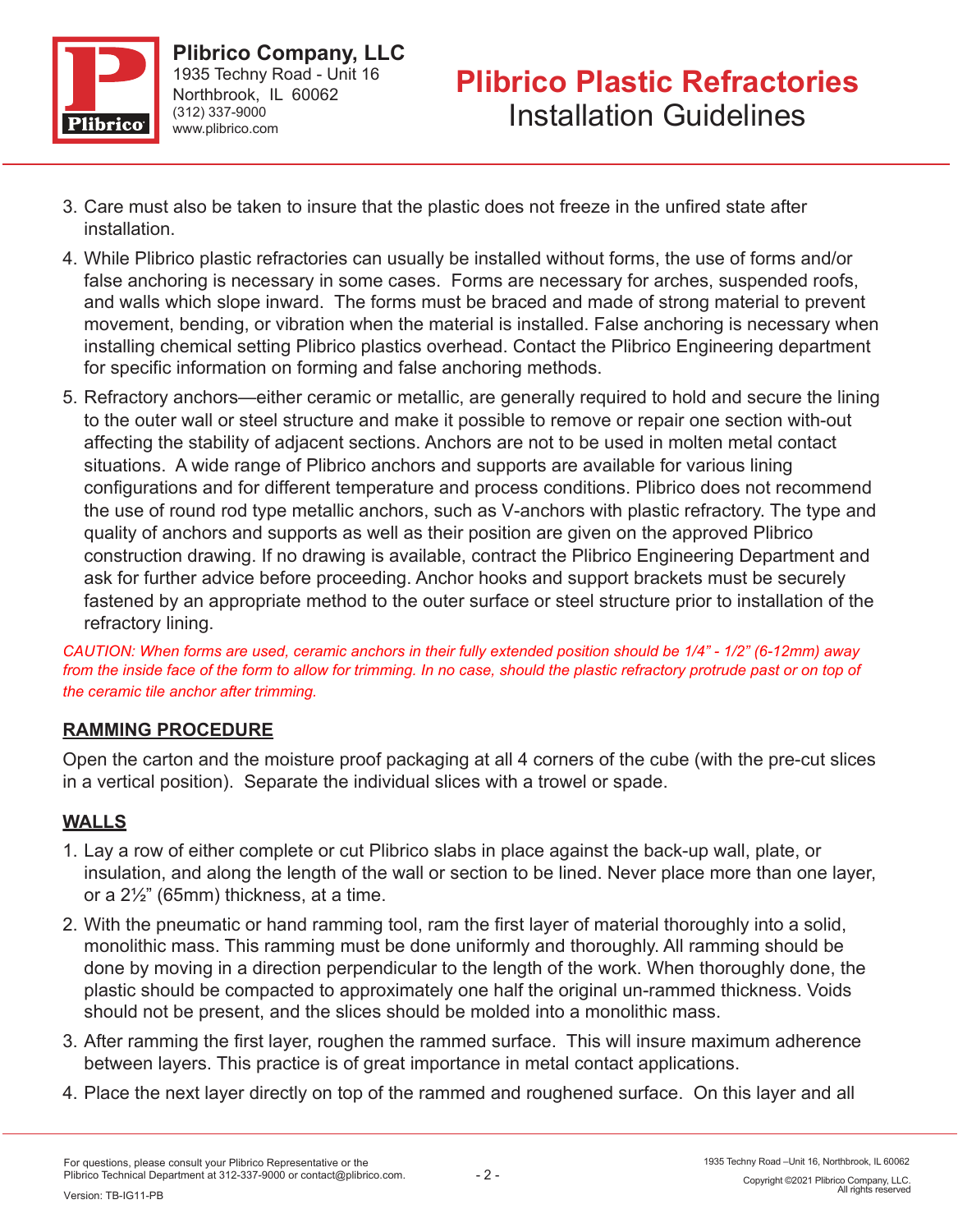

- 4. Place the next layer directly on top of the rammed and roughened surface. On this layer and all succeeding layers, stagger the placement of the slabs so that the joint between pieces is offset from the layer below, preventing continuous vertical joints from being formed. Ramming of subsequent layers must also be done thoroughly.
- 5. As the Plibrico plastic wall reaches the height of a row of anchor hooks or support brackets, the anchors or supports must be fitted to these hooks or brackets and then embedded into the Plibrico plastic refractory. This must be done carefully, fitting each anchor into the base of the hook, and each support into the base of the tapered portion of the bracket.
- 6. To keep anchors flexible, it is recommended that the connection between the anchor and the hook be kept free of plastic refractory. All anchors must be installed in a fully extended position. To do this, insert a pair of non-metallic wedges between the anchor and the hook. When the anchor has been rammed in place, the wedges should be removed.

*CAUTION: Never ram directly on a ceramic anchor. When installing a ceramic anchor, use a dummy or spare anchor to make a full depth profile in the plastic refractory, then set the ceramic anchor.* 

*ROOFS : Ramming roofs and arches requires forming and the use of ceramic tile anchors or special alloy hangers. Chemically setting plastic refractories also require false anchoring provisions and support to prevent slumping. Consult with your Plibrico representative or the Plibrico Engineering Department for details.* 

*FLOORS: No anchors are required in floor applications. Ramming should be carried out in a direction as close to perpendicular to the hot face as possible.* 

#### *CAUTION: Never face ram the outer surface of a lining.*

#### **TRIMMING, JOINTS & FINISHING PROCEDURES**

- 1. If the Plibrico plastic is not rammed behind forms, a wall lining may tend to bulge due to vertical ramming and the compaction of the plastic slabs. To achieve the proper thickness, trim off the bulging portion to the required thickness using a sharp flat blade or a special pneumatic tool. The trimming must be done within a short time while the material is still workable. Trimmed material if moist, workable and not contaminated with foreign matter can be used again.
- 2. During bake-out of a plastic installation, the plastic refractory has a tendency to first shrink and then expand causing cracks. It is recommended that provisions be made for this to occur at preselected places rather than where cracks are not desired, such as at anchor locations. To accomplish this, the surface lining must be provided with cut joints.
- 3. The depth of these cut joints should be about 1/5th (20%) of the wall thickness, with a maximum depth of 2 ½" (65mm) on walls over 12" (300mm) thick. These joints can be made with a hand tool.
- 4. The cut joints should be made in both horizontal and vertical directions. Position of cut joints may be given on the approved Plibrico construction drawing of the refractory lining. Should no drawing be available, it is recommended that the joints be cut at distances of about 48" (1.2m). The prime consideration is to space cut joints between rows of anchors. The Plibrico Engineering Department can supply specific recommendations regarding distance between joints and their depths.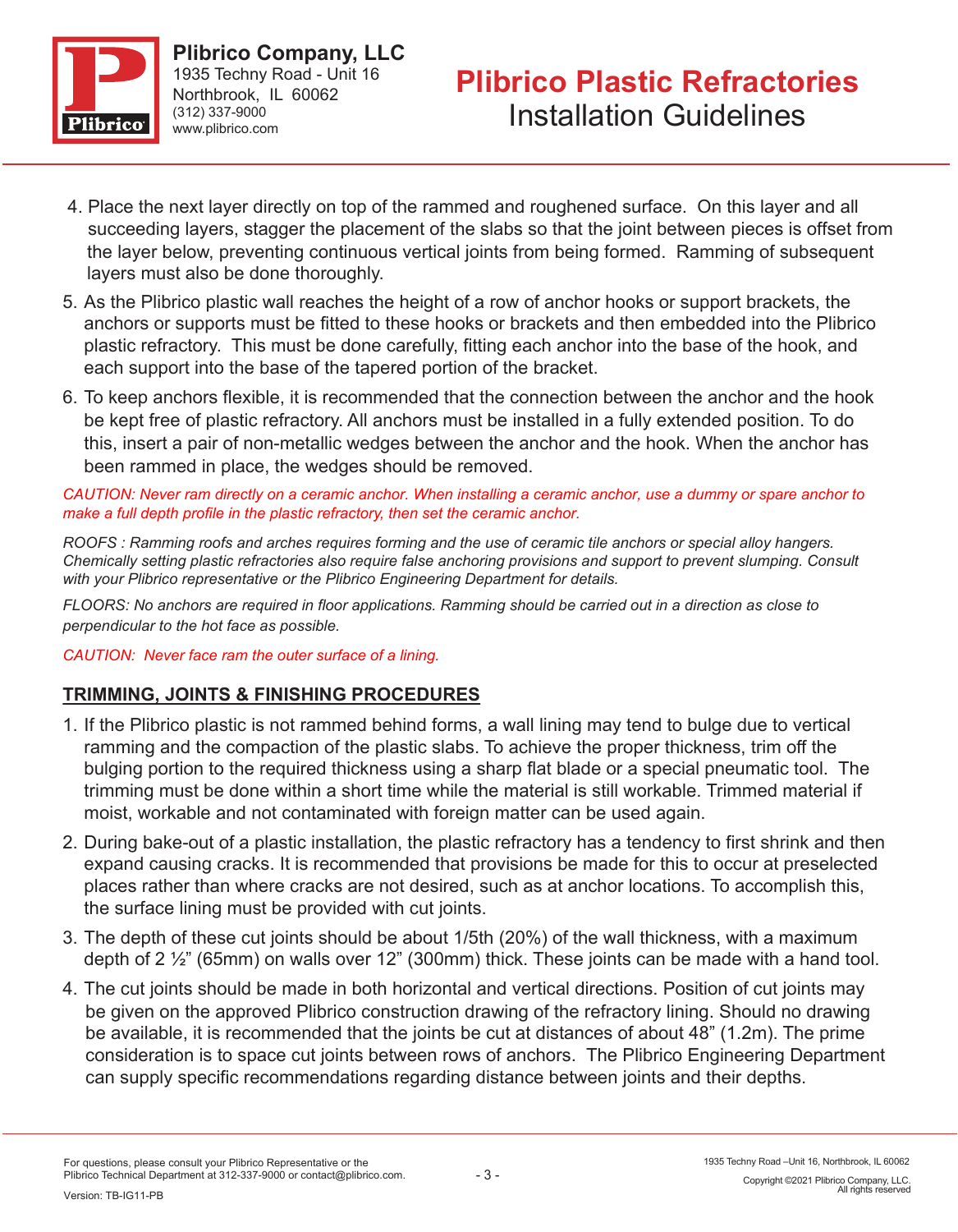

- 5. Joints must be cut within a short time after ramming, while the Plibrico material is still workable. *CAUTION: Do not cut joints in molten metal contact areas.*
- 6. During the bake-out of the lining, moisture in the Plibrico plastic refractory will be released as steam. In order to facilitate the escape of water vapor and to prevent spalling of the lining, two measures must be taken during installation: surface roughening and venting.
- 7. After trimming the plastic lining to the proper thickness, the surface of the material must be made rough This can be done by scraping it with a trowel or special roughening tool such as a curry comb. Surface roughening must be done within a short time after ramming is completed. Do not finish the plastic lining to a smooth and slick surface.
- 8. After trimming, joint cutting, and surface roughening are completed, vent holes must be made in the Plibrico plastic lining. The distance between the vent holes should be about 8" (200mm). A 3/16" (5mm) diameter rod or nail should be used to pierce the lining to a depth of approximately 50% of the lining thickness, up to a maximum of 6" (150mm).
- 9. In metal contact areas, only make the vent holes 2" (50mm) deep and spaced 18" (450mm) apart.

# **WORK INTERRUPTIONS**

When the installation of a Plibrico plastic refractory lining is interrupted, such as during a lunch break, overnight, over a weekend, or for any reason, the working surface must be covered with plastic sheeting to prevent the installed plastic lining from drying out. When work resumes, any dried material on the working surface must be scraped away and the new moist surface roughened before ramming begins. If possible, try to have work interruptions coincide with where a joint is to me made later.

# **WORK INTERRUPTIONS**

Plastic refractory installations in warm or tropical climates require extra precautions due to the high ambient temperatures normally encountered. Provisions for cool storage of the Plibrico plastic are essential, particularly if the product will not be used soon after delivery. During installation, these steps should be taken:

- 1. The distance between the cut joints should be reduced to between 20"- 28" (0.5m 0.7m).
- 2. The distance between vent holes should be 6" (150mm) . CAUTION: Phosphate-bonded plastics should be vented immediately before bake out.
- 3. To prevent condensation from forming on the surface of the unfired refractory (which normally results from high humidity and lower temperatures inside the furnace than outside) open access doors, combustion air dampers, and flue gas dampers to create a slight draft. This reduces the risk of surface condensation, as constant ventilation is the most efficient preventative measure. Take care to limit ventilation to prevent excessive surface drying.